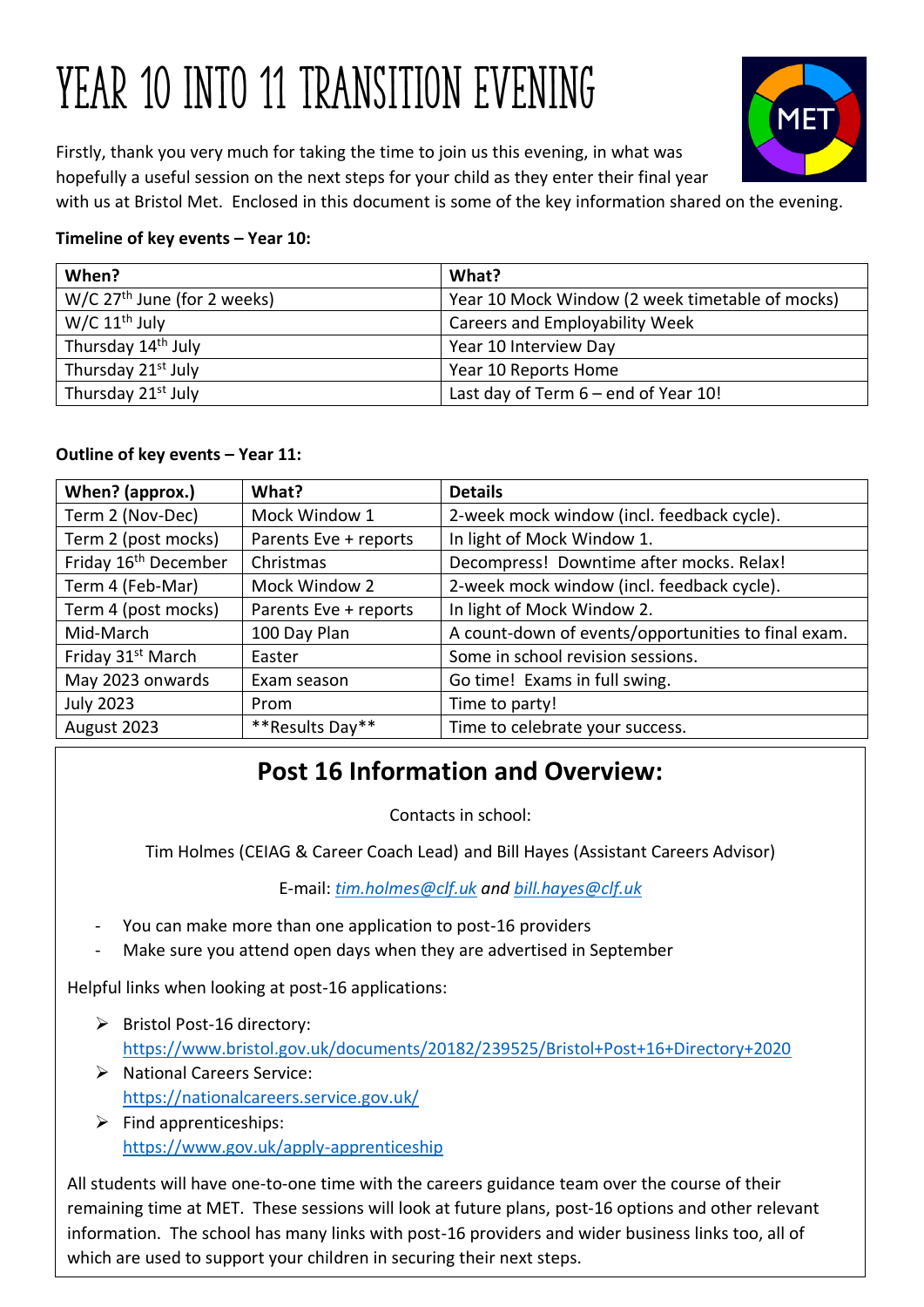English:

#### **Exam board:** AQA **Year 10 mock content:** 1 x literature paper + 1 x language paper **Revision guides:** Specific to AQA and to the texts used in English Literature

Assessed as both English Literature and English Language, resulting in 2 separate GCSEs.. Each of these has two paper. In English Language – each paper is worth 50% of the GCSE. In English Literature – the papers are split 40%/60%

| Language                        |                        | Literature        |                      |
|---------------------------------|------------------------|-------------------|----------------------|
| Paper 1                         | Paper 2                | Paper 1           | Paper 2              |
| 50%                             | 50%                    | 40%               | 60%                  |
| <b>Explorations in creative</b> | Writers viewpoints and | Macbeth           | An Inspector Calls   |
| writing.                        | perspectives.          | A Christmas Carol | Anthology            |
|                                 |                        |                   | <b>Unseen Poetry</b> |

#### **Maths:**

#### **Exam board:** AQA

**Year 10 mock content:** All GCSE Maths content (tier specific)

**Revision guides:** Collins AQA GCSE 9-1 Maths RRP £10.99 – available in school for £4. Exam practice workbooks also available for £2.50

**Additional revision sources:** MathsWatch (vle.mathswatch.co.uk), Maths Pad (mathspad.co.uk) and Corbett Maths (corbettmaths.com).

#### **Science:**

## **Exam board:** Edexcel **Year 10 mock content:**

Triple: Biology: topics 2/3/4/5 | Chemistry topics 2/3/4/5 | Physics topics 2/3/4/6/7

**Revision guides:** CGP revision guides + workbooks

Combined: higher or foundation guides and practice workbook - £6 each

Triple: Biology/Chemistry/Physics revision guides + workbooks - £3 each

**Additional revision sources:** Seneca Learning + BBC Bitesize (Edexcel Science Specs)

#### **MFL (French and Spanish)**

#### **Exam board:** AQA

**Year 10 mock content:** 3 of the 4 components will be tested in the Year 10 mocks. Reading, listening and writing. Speaking will **not** be assessed in this mock window.

**Revision guides:** The language Knowledge Organisers with key vocab lists are the best revision resource.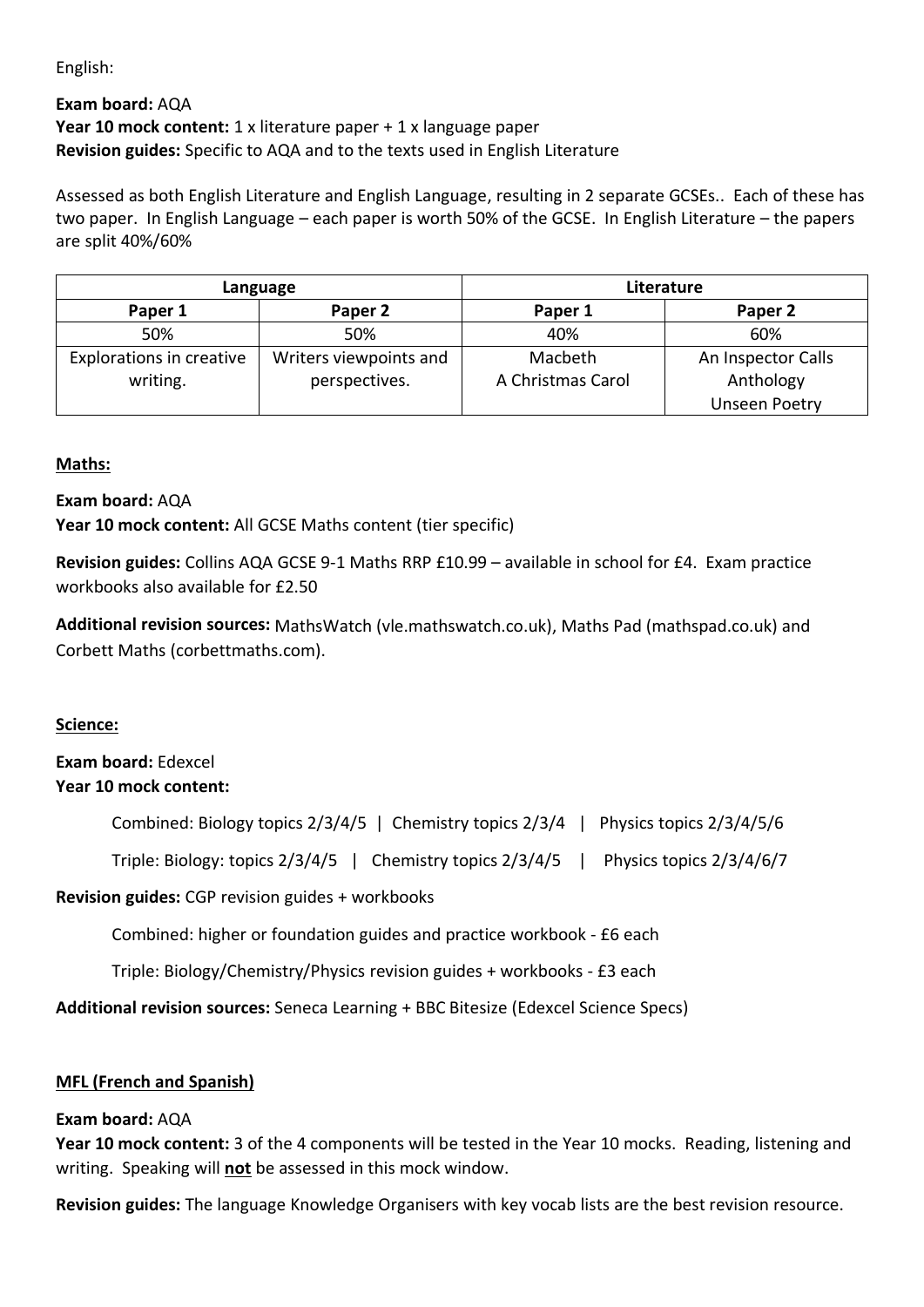| <b>Subject</b>    | + Yr10 Mock Content<br>Exam board                                                                         | <b>Revision Guides</b>                       |
|-------------------|-----------------------------------------------------------------------------------------------------------|----------------------------------------------|
| <u>Geography</u>  | AQA   Urban Issues, Living World                                                                          | -£3.25 in school<br>ලි                       |
| <b>History</b>    | Edexcel   P1 - Crime and Punishment + Paper 2 - Early Elizabethan England                                 | CGP - £2.85 each in school. 1 for each topic |
| $\frac{2}{5}$     | practices), Human Rights, Good and Evil<br>Eduqas   Christianity (beliefs +                               | Yes - speak to Mr. McNiffe regarding content |
| 비                 | Eduqas   All materials (timber, polymers, metal, smart material etc)                                      | Hodder-£5.00                                 |
| <b>Food</b>       | awareness, microorganisms, dietary needs, bread<br>Eduqas   Food labelling, environmental                 | $CGP - £3.00$                                |
| Media             | AQA   Magazines, advertising, music videos, online social participatory media + video games               | Zig-zag topic on a page knowledge organisers |
| <u>Art</u>        | project<br>journey'<br>AQA   Final outcome for'                                                           | Booklet guide created by art team.           |
| Photography       | AQA   Final outcome for personal project                                                                  | Booklet guide created by art team.           |
| <b>Statistics</b> | Edexcel   All content covered to date                                                                     | CGP - not stocked in school                  |
| Drama             | AQA   Component 1 - Understanding Drama                                                                   | $CGP - E5.95$ online                         |
| 비                 | P1 - Physiology<br>OCR                                                                                    | Available from PE Office                     |
| <b>Music</b>      | - Listening<br>AQA   Understanding Music                                                                  | online website<br>Teach gadget'              |
| <b>Computing</b>  | $eory + P2 - algebra$<br>$OCR   P1 - th$                                                                  | Mr. Ahmed online website                     |
| 비                 | Cambridge National   RO12: Understanding tools, techniques, methods processes for technological solutions |                                              |
| <b>Business</b>   | - Enterprise and Marketing Concepts<br>Cambridge National   RO64                                          |                                              |
| Sport             | no mock exam in Yr10<br>Pearson BTEC                                                                      |                                              |
| Dance             | no mock exam in Yr10<br>Pearson BTEC                                                                      |                                              |

# **Subject Information:** T

Τ

T

T

Τ